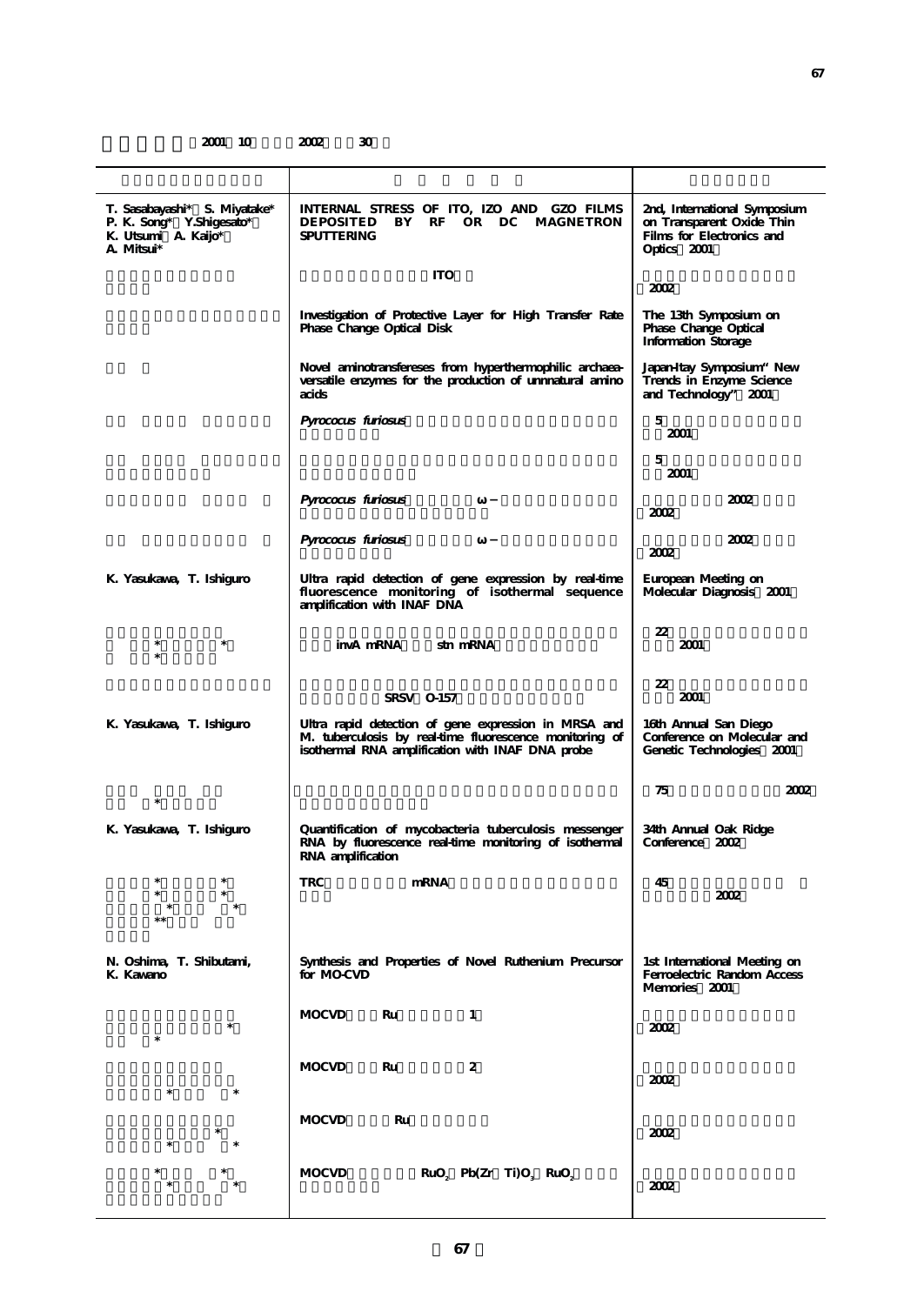| $\ast$<br>$\ast$                                                                                           | AllnAs AllnAs InP HEMT<br><b>MOCVD</b>                                                 | 2002                                                                                                          |
|------------------------------------------------------------------------------------------------------------|----------------------------------------------------------------------------------------|---------------------------------------------------------------------------------------------------------------|
|                                                                                                            | Ethylene polymerization with Ph2C(Cp)(Flu)ZrCL2-based<br>catalysts at high temperature | American Chemical Society<br>Polymer Division Workshop<br>2001                                                |
|                                                                                                            | 88                                                                                     |                                                                                                               |
|                                                                                                            |                                                                                        | 2001                                                                                                          |
|                                                                                                            | 88                                                                                     |                                                                                                               |
|                                                                                                            |                                                                                        | 2001                                                                                                          |
| $\ast$<br>$\ast$                                                                                           |                                                                                        | 2001                                                                                                          |
|                                                                                                            | Phenylacetate Synthesis by Oxyacetoxylation of Benzene<br>on Pb-Catalyst               | TOCAT4<br>4<br>2002                                                                                           |
|                                                                                                            |                                                                                        | 2001                                                                                                          |
|                                                                                                            | Olefin Polymerization by Nickel Complexes Bearing<br>Iminoacyl-Imino Chelate Ligands   | <b>FOURTH TOKYO</b><br><b>CONFERENCE ON</b><br>ADVANCED CATALYTIC<br><b>SCIENCE AND</b><br>TECHNOLOGY 2002    |
| M. Yamaguchi C. G. Gogos*<br>I. Duvdevani* A. H. Tsou*                                                     | Effect of Chemical Composition of BIMS on the<br>Morphology of the Blends with BR      | ACS Rubber Division, 161<br>technical Meeting 2002                                                            |
| M. Yamaguchi D. B. Todd*<br>$C. G. Gogos*$                                                                 | Effect of Processing History on Rheological Prorerties<br>and Processability of LDPE   | Polymer Processing Society,<br>PPS-18, Annual Meeting 2002                                                    |
| $\ast$                                                                                                     |                                                                                        | <b>MRS</b><br>2001                                                                                            |
| $\ast$                                                                                                     |                                                                                        | 13<br><b>MRS</b><br>2001                                                                                      |
|                                                                                                            | Salt-bearing LSX                                                                       | 15                                                                                                            |
| K. Nakamura T. Suzuki<br>T. Kamichika M. Hasegawa<br>Y. Kato H. Sasaki                                     | Characterristics of TSKGEL Toyopearl AF-Blue HC-650                                    | ISPPP 2001 21st International<br>Symposium on the Separatiion<br>of Ptoteins, Peptides and<br>Polynucleotides |
|                                                                                                            |                                                                                        | 2001                                                                                                          |
|                                                                                                            |                                                                                        |                                                                                                               |
| Y. Kato K. Nakamura<br>T. Kitamura H. Moriyama<br>M. Hasagawa H. Sasaki                                    | Separation of Proteins by HIC at Low Salt Concentration                                | ISPPP 2001 21st International<br>Symposium on the Separatiion<br>of Ptoteins, Peptides and<br>Polynucleotides |
| Y. Kato K. Nakamura<br>S. Fuji S. Nakatani<br>M. Hasagawa H. Sasaki<br>K. Muranaka T. Tsuda<br>H. Moriyama | Purification of Plasmid by IEC and HIC on Large Pore<br>Size Spports                   | ISPPP 2001 21st International<br>Symposium on the Separatiion<br>of Ptoteins, Peptides and<br>Polynucleotides |
| $\ast$                                                                                                     |                                                                                        | 42                                                                                                            |
|                                                                                                            | Dachiardite<br>Al                                                                      | 17                                                                                                            |
|                                                                                                            |                                                                                        |                                                                                                               |
|                                                                                                            |                                                                                        |                                                                                                               |
|                                                                                                            |                                                                                        |                                                                                                               |
|                                                                                                            |                                                                                        | 2002                                                                                                          |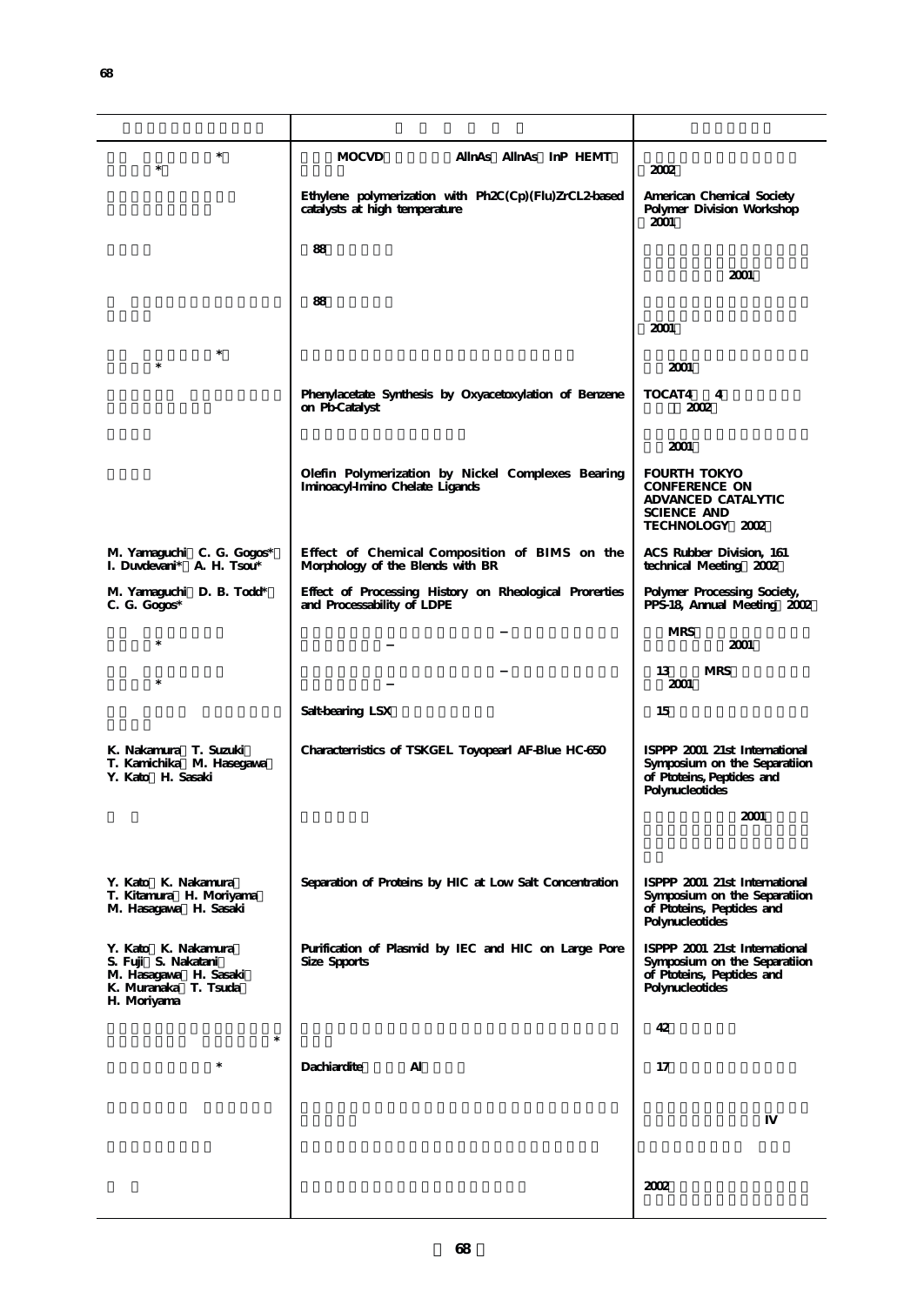| $\ast$<br>$\ast$                                                                             | 50eV                                                                                                                             | 49<br>2002                                                                                                       |
|----------------------------------------------------------------------------------------------|----------------------------------------------------------------------------------------------------------------------------------|------------------------------------------------------------------------------------------------------------------|
| $\ast$                                                                                       | <b>TEAOH</b>                                                                                                                     |                                                                                                                  |
| Y. Kato K. Nakamura<br>T. Kitamura M. Hasagawa<br>H. Sasaki                                  | Separation of proteins by HIC at low salt concentration                                                                          | 26th International Symposium<br>on High Performance Liquid<br>Phase Separations and Related<br><b>Techniques</b> |
| H. Yoshimura Y. Tamano<br>H. Kometani<br>Roger van Maris<br>Kenneth M Goy                    |                                                                                                                                  | UTECH Asia 2002                                                                                                  |
| Y. Kato, T. Nakamura,<br>T. Kitamura, H. Moriyama,<br>M. Hasegawa, H. Sasaki                 | Basic study on the Purification of Monoclonal Antibody<br>by Hydrophobic Interaction Chromatography at Low Salt<br>Concentration | 15th International Symposium,<br>Exhibit&Workshops on<br>preparative/process<br>chromatography(PREP2002)         |
| Y. Kato, T. Nakamura,<br>T. Kitamura, H. Moriyama,<br>S. Nakatani, M. Hasegawa,<br>H. Sasaki | Hydrophobicity Gradient Columns for Protein Separation<br>by Hydrophobic Interaction Chromatography at Low Salt<br>Concentration | 15th International Symposium,<br>Exhibit&Workshops on<br>preparative/process<br>chromatography(PREP2002)         |
| W. Kobayashi Y. Ito<br>M. Nakano                                                             | Catalytic combustion of 1,2-dichloroethane with hybrid<br>catalysts composed of zeolite and Pt/Al2O3                             | TOCAT4 2002 FOURTH<br>TOKYO CONFERENCE ON<br>ADVACED CATALYTIC<br><b>SCIENCE AND</b><br><b>THCHNOLOGY</b>        |
|                                                                                              | $I\!M$                                                                                                                           |                                                                                                                  |
|                                                                                              | IC                                                                                                                               | 18<br>2001                                                                                                       |
|                                                                                              | IC                                                                                                                               | 50<br>2001                                                                                                       |
|                                                                                              |                                                                                                                                  | $\omega$<br>2002                                                                                                 |
| $\ast$<br>$\ast$                                                                             |                                                                                                                                  | Separation Science 2002                                                                                          |
|                                                                                              |                                                                                                                                  | 51<br>2002                                                                                                       |
|                                                                                              | <b>PVC</b>                                                                                                                       | 52 PVC<br>2001                                                                                                   |
|                                                                                              |                                                                                                                                  | 2001<br>74                                                                                                       |
|                                                                                              | BioAssist<br><b>HPLC</b>                                                                                                         | 2001                                                                                                             |
| $\ast$                                                                                       |                                                                                                                                  | 2001                                                                                                             |
| T. Hashimoto, K. Muranaka,<br>T. Tuda, S. Nakatani,<br>H. Moriyama, Y. Kato,<br>K. Inouye*   | Chromatographic New lon-exchange Column Protein<br>Analysis                                                                      | International Symposium on<br>the Separation of Proteins,<br>Peptides & Polynucleotides<br>2001                  |
| $\ast$                                                                                       |                                                                                                                                  | 2002                                                                                                             |
|                                                                                              | IC                                                                                                                               | $5 \text{ IC}$<br>2002                                                                                           |
|                                                                                              |                                                                                                                                  |                                                                                                                  |
|                                                                                              |                                                                                                                                  | 4 IC<br>2002                                                                                                     |
| Y. Hashimoto, K. Shiigi,<br>H. Moriyama, Y. Kato                                             | Optimaization of Chromatographic Resins for Protein<br>Purification (1) IEC                                                      | International Symposium on<br>the Separation of Proteins,<br>Peptides & Polynucleotides<br>2001                  |
| Y. Hashimoto, K. Shiigi,<br>H. Moriyama, Y. Kato                                             | Optimaization of Chromatographic Resins for Protein<br>Purification (2) HIC                                                      | International Symposium on<br>the Separation of Proteins,<br>Peptides & Polynucleotides<br>2001                  |